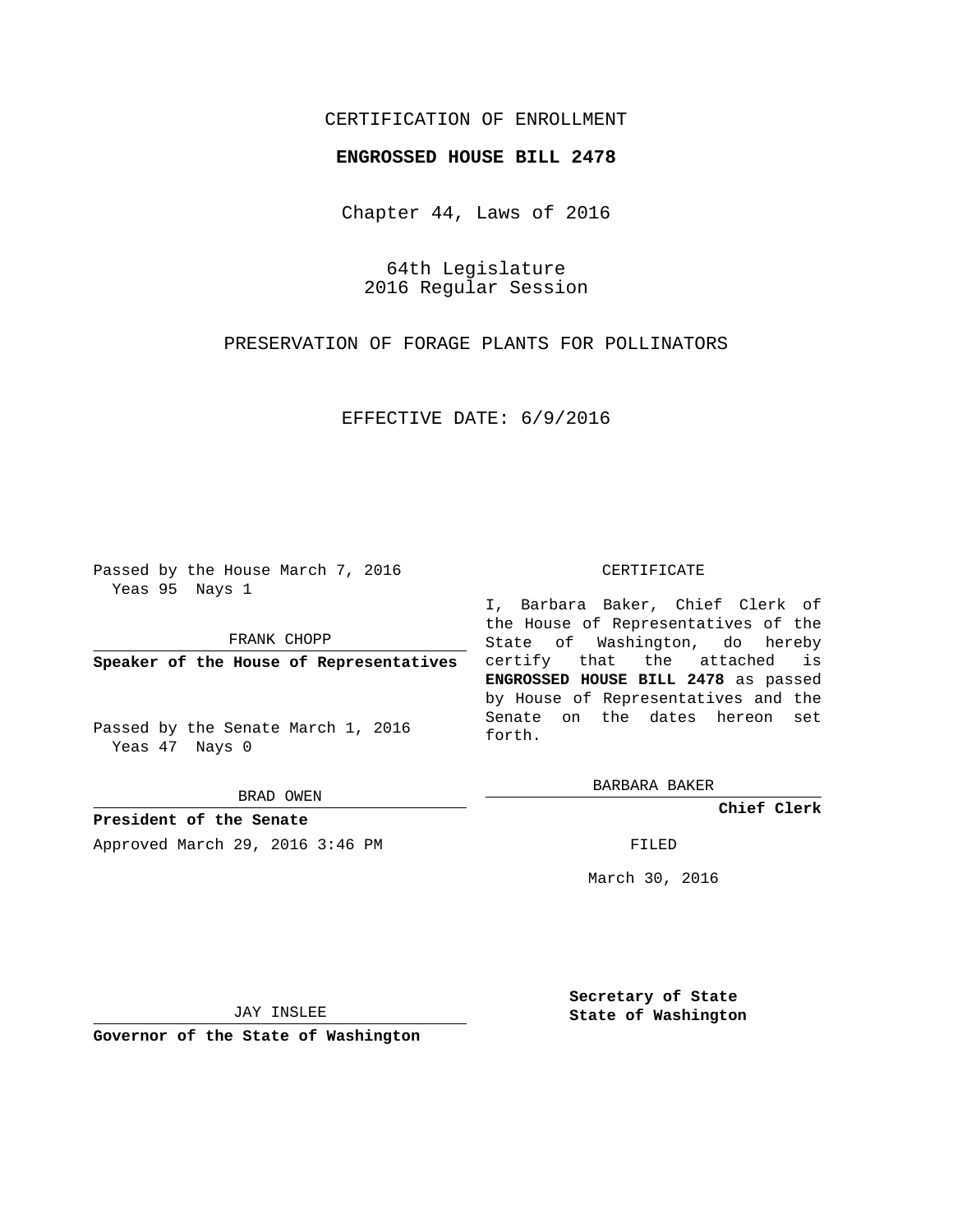### **ENGROSSED HOUSE BILL 2478**

## AS AMENDED BY THE SENATE

#### Passed Legislature - 2016 Regular Session

# **State of Washington 64th Legislature 2016 Regular Session**

**By** Representatives Peterson, Stambaugh, Buys, Dent, Gregerson, Riccelli, Orwall, Stanford, Blake, Sawyer, Tharinger, Fitzgibbon, Walkinshaw, Tarleton, McBride, Moscoso, Bergquist, Pollet, S. Hunt, Goodman, and Wilcox

Read first time 01/13/16. Referred to Committee on Agriculture & Natural Resources.

 AN ACT Relating to supporting agricultural production, including that of apiarists, through the preservation of forage for pollinators; amending RCW 17.10.145; adding a new section to chapter 43.220 RCW; creating a new section; and providing an expiration date.

BE IT ENACTED BY THE LEGISLATURE OF THE STATE OF WASHINGTON:

 NEW SECTION. **Sec. 1.** (1) The state noxious weed control board shall conduct a pilot project that evaluates the options, methods, and costs of purposefully replacing pollen-rich and nectar-rich noxious weeds, such as knapweeds and nonnative thistles, which are productive forage plants for honey bees, with either native or noninvasive, nonnative forage plants that can produce similar levels of pollen and nectar with a similar bloom succession to support populations of honey bees and other pollinators. The goal of the pilot project is to develop optional guidance and best practices for landowners and land managers faced with the removal of noxious weeds. The pilot project must be developed to maximize the dual public benefits of reducing noxious weeds in Washington and supporting agricultural production through the maintenance of access to seasonally balanced pollen-rich and nectar-rich plants for honey bees and other pollinators.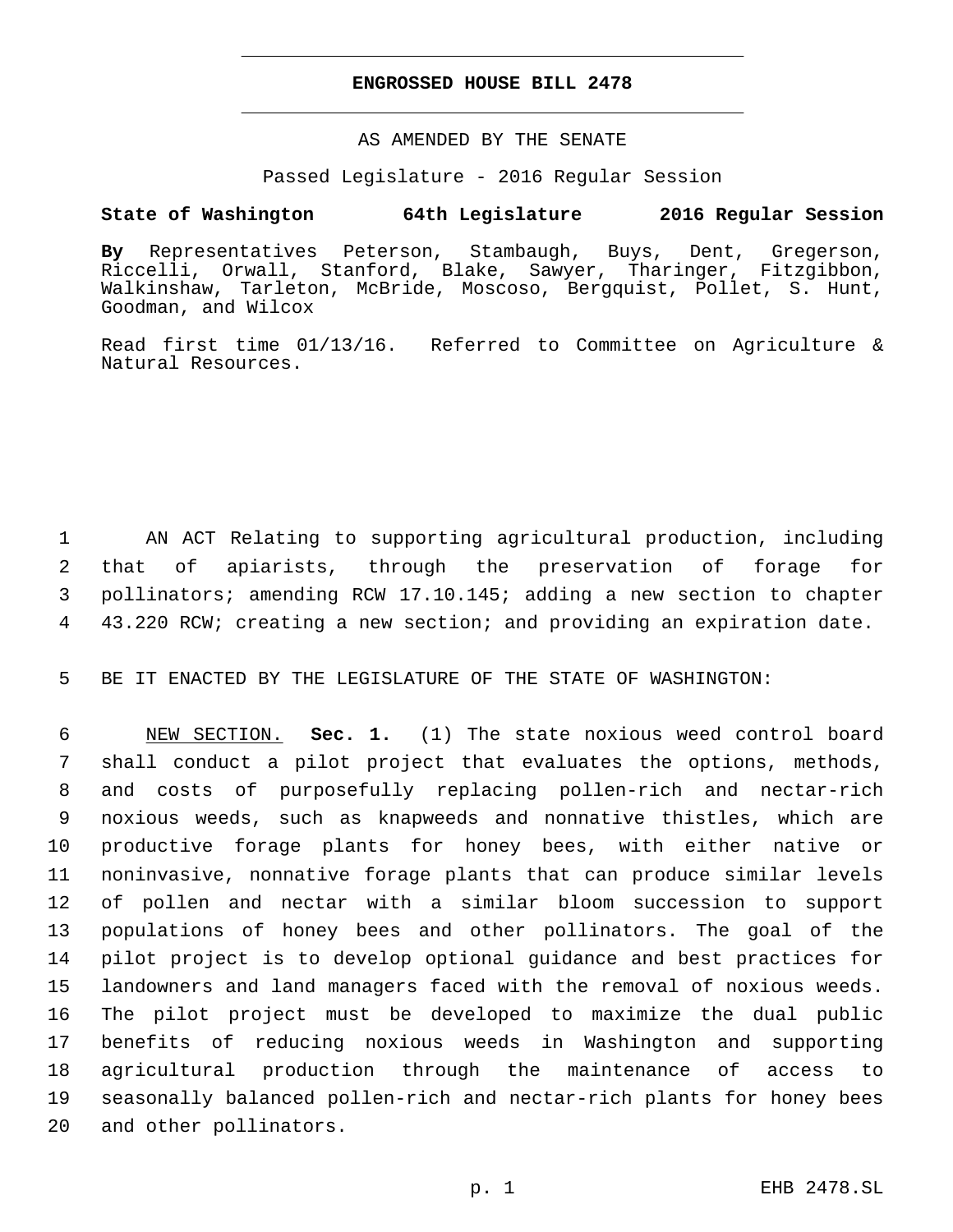(2)(a) In implementing the pilot project, the state noxious weed control board must coordinate with willing landowners to provide goods or services, such as plant starts and seed packs, necessary to replace noxious weeds with either native or noninvasive, nonnative plants or to create, in conjunction with noxious weed control efforts, new seasonally balanced forage patches for honey bees and 7 other pollinators.

 (b) Priority in participation in the pilot project must be given to interested private landowners located in areas where the dual benefits of the pilot project can be maximized. However, public landowners or managers may also be considered for participation. No landowner may be required to participate in the pilot project either directly or as a condition of a permit or other governmental action.

 (3) The implementation details of the pilot project required by this section are at the sole discretion of the state noxious weed control board, including the selection of pilot project partners and participants. However, pilot project partners should be located in both eastern and western Washington. The state noxious weed control board:19

 (a) Shall coordinate with the county noxious weed control boards in which pilot projects are located, unless the county does not have 22 a local noxious weed control board; and

 (b) May coordinate with the state conservation commission or individual conservation districts in the implementation of the pilot project if the state noxious weed control board finds that 26 coordination would be beneficial.

 (4) The state noxious weed control board must issue a report to the legislature, consistent with RCW 43.01.036, that outlines the successes and challenges of the pilot project, including the development of the tools in this subsection. This report must be 31 presented by October 31, 2020, and include:

32 (a) A description of the following tools:

 (i) A list of suitable pollen-rich forage plant alternatives to noxious weeds, taking into account traits such as nectar and pollen 35 quality, bloom succession, growth requirements, and habitat type;

 (ii) A list of seed and plant start suppliers that may be able to provide pollen-rich forage plant alternatives to noxious weeds. The list may only include suppliers who are willing to ensure the identity and purity of seed through appropriate testing performed or approved by the Washington state department of agriculture or by any

p. 2 EHB 2478.SL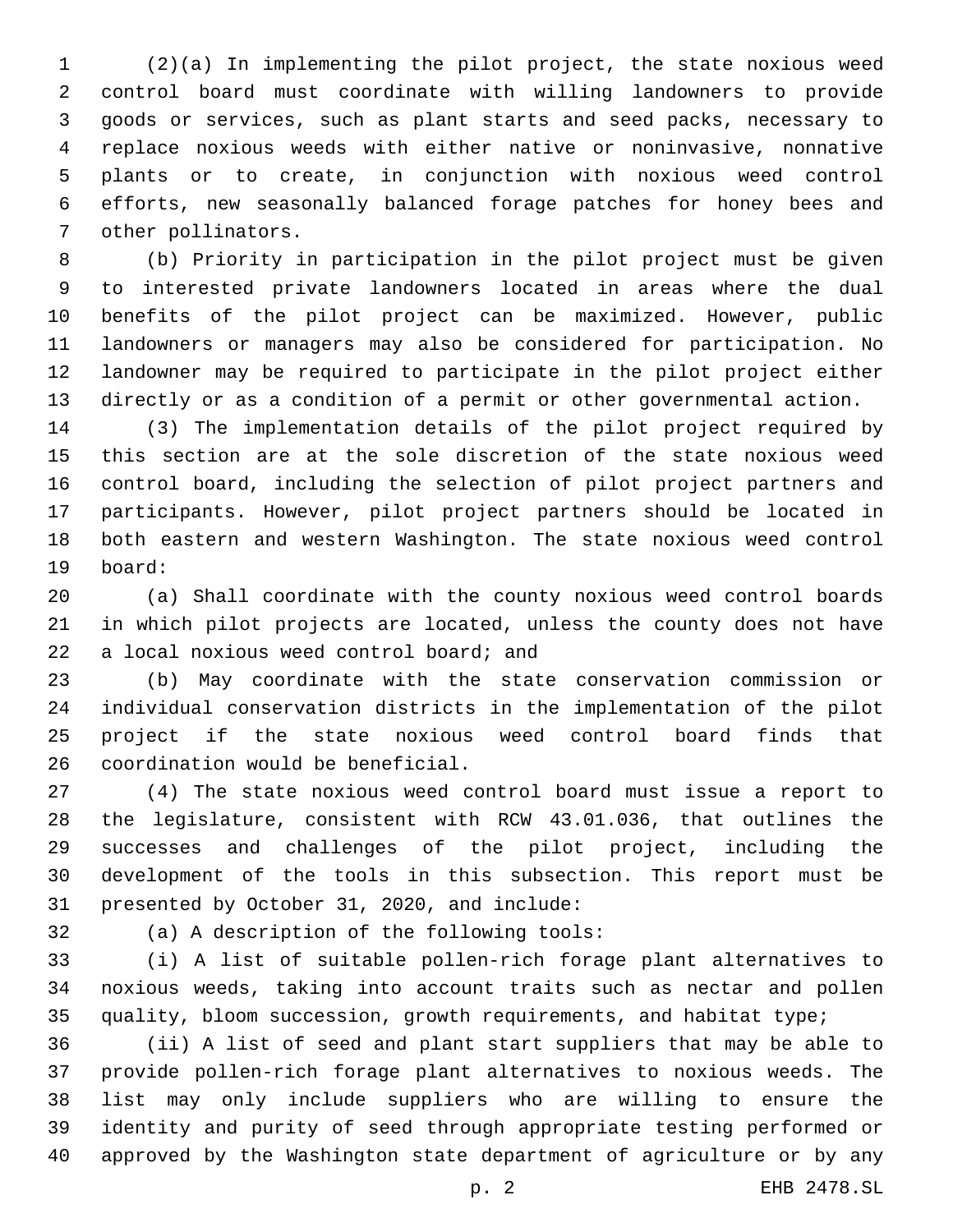other agency authorized under the laws of any state, territory, or possession that has standards and procedures approved by the United States secretary of agriculture to ensure the identity and purity of 4 seed; and

 (iii) A matrix, based on the pilot project, to provide guidelines to landowners and land managers when replacing noxious weeds or 7 creating new pollen-rich forage patches;

 (b) An assessment scale that may be used by landowners, land managers, and the apiary industry to rate the usefulness of the tools 10 described in this subsection; and

 (c) Any recommendations for extending the pilot project or using the lessons learned as part of Washington's overall noxious weed 13 control strategy.

14 (5) This section expires June 30, 2021.

 **Sec. 2.** RCW 17.10.145 and 1997 c 353 s 18 are each amended to 16 read as follows:

 (1) All state agencies shall control noxious weeds on lands they own, lease, or otherwise control through integrated pest management practices. Agencies shall develop plans in cooperation with county noxious weed control boards to control noxious weeds in accordance 21 with standards in this chapter.

 (2) All state agencies' lands must comply with this chapter, regardless of noxious weed control efforts on adjacent lands.

 (3) While conducting planned projects to ensure compliance with 25 this chapter, all agencies must give preference, when deemed 26 appropriate by the acting agency for the project and targeted resource management goals, to replacing pollen-rich or nectar-rich noxious weeds with native forage plants that are beneficial for all pollinators, including honey bees.

 NEW SECTION. **Sec. 3.** A new section is added to chapter 43.220 31 RCW to read as follows:

 Any corps project that involves the removal of noxious weeds must, when deemed appropriate for the project goals by the project sponsor, include the planting of pollen-rich and nectar-rich native plants to provide forage for all pollinators, including honey bees.

> Passed by the House March 7, 2016. Passed by the Senate March 1, 2016. Approved by the Governor March 29, 2016.